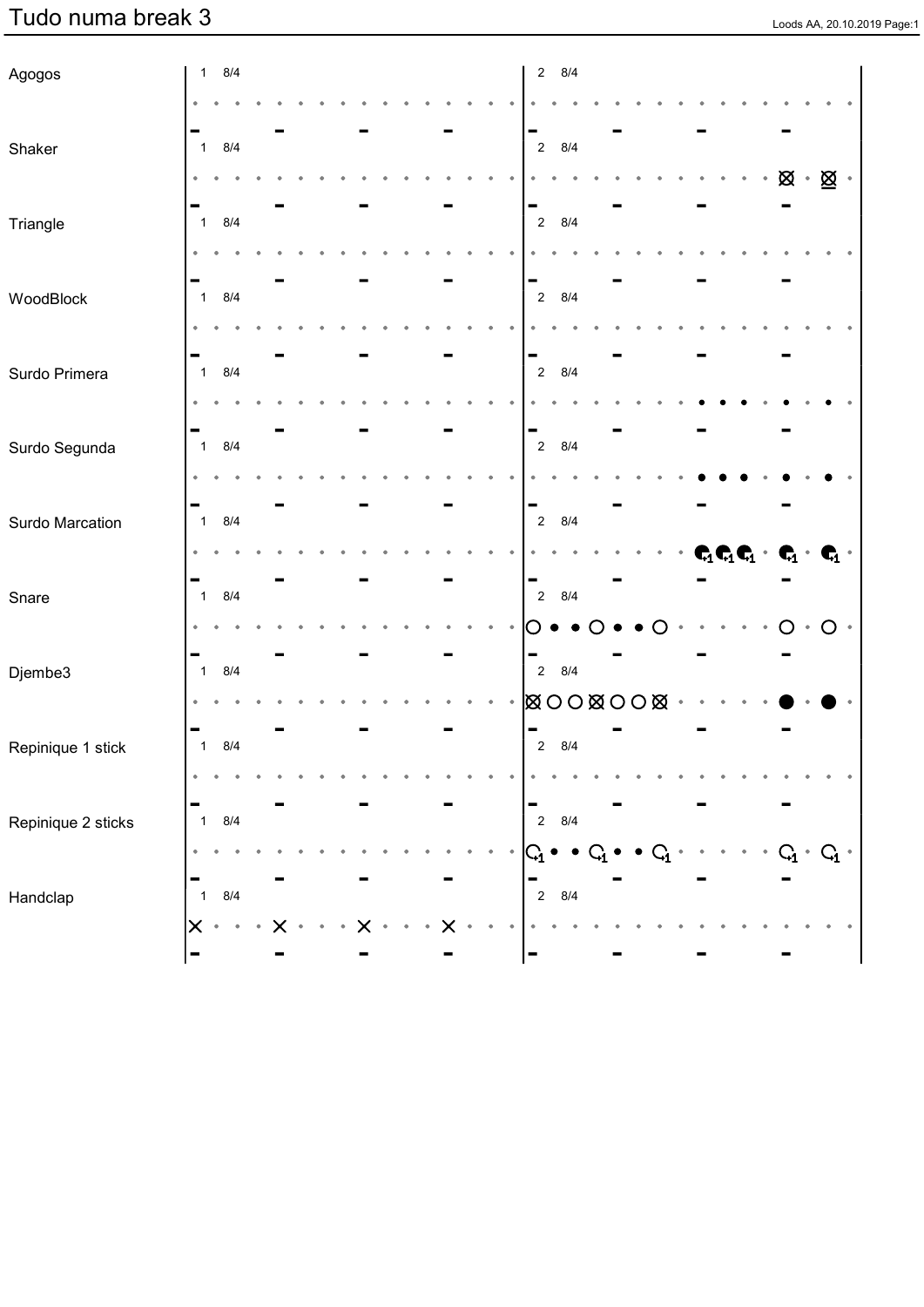3 8/4

× ×

ł

3 8/4

l, J.

 $\bullet$  $\bullet$  $\ddot{\phantom{a}}$ 

Agogos

Shaker

|  |  |  |  | $\overline{4}$ | 8/4                                         |  |  |  |  |           |             |               |  |  |
|--|--|--|--|----------------|---------------------------------------------|--|--|--|--|-----------|-------------|---------------|--|--|
|  |  |  |  |                |                                             |  |  |  |  |           |             |               |  |  |
|  |  |  |  |                | $\begin{vmatrix} -4 & 8/4 \end{vmatrix}$    |  |  |  |  |           |             |               |  |  |
|  |  |  |  |                |                                             |  |  |  |  | $\bullet$ | $\otimes$ . | $\boxtimes$ . |  |  |
|  |  |  |  |                | $\begin{bmatrix} 1 \ 4 \ 8/4 \end{bmatrix}$ |  |  |  |  |           |             |               |  |  |
|  |  |  |  |                |                                             |  |  |  |  |           |             |               |  |  |
|  |  |  |  | $\pmb{4}$      | 8/4                                         |  |  |  |  |           |             |               |  |  |

| Triangle           | $\mathbf{3}$        | 8/4 |  |  |  |  |  |  | $\overline{4}$                   | 8/4       |                 |                         |  |  |  |                                                                               |         |  |
|--------------------|---------------------|-----|--|--|--|--|--|--|----------------------------------|-----------|-----------------|-------------------------|--|--|--|-------------------------------------------------------------------------------|---------|--|
|                    |                     |     |  |  |  |  |  |  |                                  |           |                 |                         |  |  |  |                                                                               |         |  |
| WoodBlock          | $\mathbf{3}$        | 8/4 |  |  |  |  |  |  | $\overline{4}$                   | 8/4       |                 |                         |  |  |  |                                                                               |         |  |
|                    |                     |     |  |  |  |  |  |  |                                  |           |                 |                         |  |  |  |                                                                               |         |  |
| Surdo Primera      | $\mathbf{3}$        | 8/4 |  |  |  |  |  |  | $\overline{4}$                   | 8/4       |                 |                         |  |  |  |                                                                               |         |  |
|                    |                     |     |  |  |  |  |  |  |                                  |           |                 |                         |  |  |  |                                                                               |         |  |
| Surdo Segunda      | $\mathbf{3}$        | 8/4 |  |  |  |  |  |  | $\overline{4}$                   | 8/4       |                 |                         |  |  |  |                                                                               |         |  |
| Surdo Marcation    | $\mathbf{3}$        | 8/4 |  |  |  |  |  |  | $\overline{4}$                   | 8/4       |                 |                         |  |  |  |                                                                               |         |  |
|                    |                     |     |  |  |  |  |  |  |                                  |           |                 |                         |  |  |  | $\mathbf{C}_1\mathbf{C}_1\mathbf{C}_1\cdot\mathbf{C}_1\cdot\mathbf{C}_1\cdot$ |         |  |
| Snare              | $\mathbf{3}$        | 8/4 |  |  |  |  |  |  | $\overline{4}$                   | 8/4       |                 |                         |  |  |  |                                                                               |         |  |
|                    |                     |     |  |  |  |  |  |  |                                  |           |                 |                         |  |  |  |                                                                               | $\circ$ |  |
| Djembe3            | $\mathbf{3}$        | 8/4 |  |  |  |  |  |  | $\overline{4}$<br><b>XOOXOOX</b> | 8/4       |                 |                         |  |  |  |                                                                               |         |  |
| Repinique 1 stick  | $\mathbf{3}$        | 8/4 |  |  |  |  |  |  | $\overline{4}$                   | 8/4       |                 |                         |  |  |  |                                                                               |         |  |
|                    |                     |     |  |  |  |  |  |  |                                  |           |                 |                         |  |  |  |                                                                               |         |  |
| Repinique 2 sticks | $\mathbf{3}$        | 8/4 |  |  |  |  |  |  | $\overline{4}$                   | 8/4       |                 |                         |  |  |  |                                                                               |         |  |
|                    |                     |     |  |  |  |  |  |  | $\rm G$                          | $\bullet$ | $\bullet$ $G_1$ | $\bullet$ $C_1 \bullet$ |  |  |  | $C_1$ $\cdot$ $C_1$ $\cdot$                                                   |         |  |
| Handclap           | $\mathbf{3}$        | 8/4 |  |  |  |  |  |  | $\overline{4}$                   | 8/4       |                 |                         |  |  |  |                                                                               |         |  |
|                    | X<br>$\blacksquare$ |     |  |  |  |  |  |  |                                  |           |                 |                         |  |  |  |                                                                               |         |  |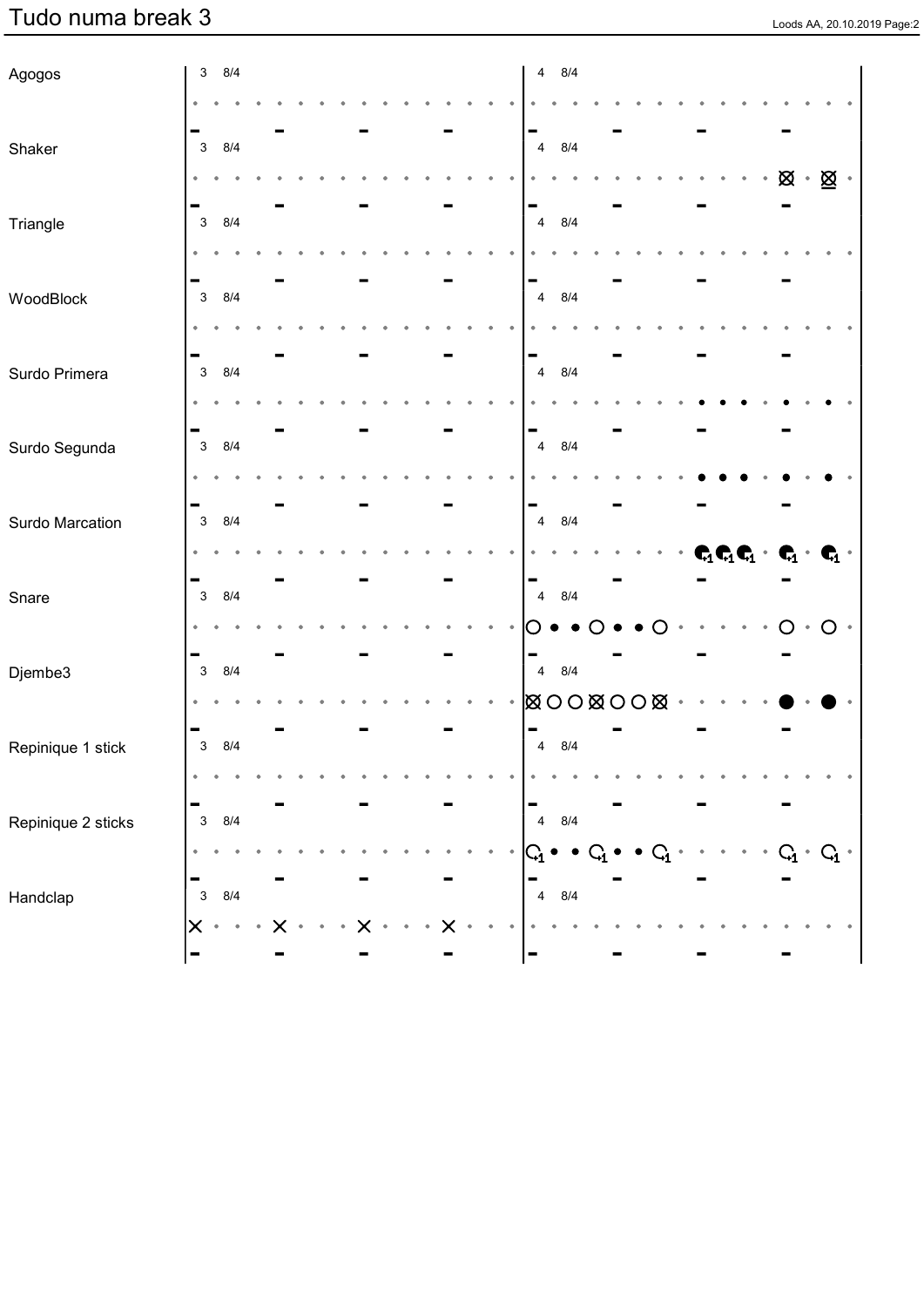| Agogos             | 8/4<br>$\,$ 5 $\,$         |  |  |  |  |  |  | $\,6\,$                                                        | 8/4     |  |  |  |  |                                                                                                                                                                                                                                                                                                                                                                                                                                         |           |               |  |
|--------------------|----------------------------|--|--|--|--|--|--|----------------------------------------------------------------|---------|--|--|--|--|-----------------------------------------------------------------------------------------------------------------------------------------------------------------------------------------------------------------------------------------------------------------------------------------------------------------------------------------------------------------------------------------------------------------------------------------|-----------|---------------|--|
|                    |                            |  |  |  |  |  |  |                                                                |         |  |  |  |  |                                                                                                                                                                                                                                                                                                                                                                                                                                         |           |               |  |
| Shaker             | 8/4<br>$\mathbf 5$         |  |  |  |  |  |  | -<br>$\,6\,$                                                   | 8/4     |  |  |  |  |                                                                                                                                                                                                                                                                                                                                                                                                                                         |           |               |  |
|                    |                            |  |  |  |  |  |  |                                                                |         |  |  |  |  | $\otimes$ .                                                                                                                                                                                                                                                                                                                                                                                                                             |           | $\boxtimes$ . |  |
|                    |                            |  |  |  |  |  |  | $\overline{\phantom{a}}$                                       |         |  |  |  |  |                                                                                                                                                                                                                                                                                                                                                                                                                                         |           |               |  |
| Triangle           | 8/4<br>$\mathbf 5$         |  |  |  |  |  |  | $\,6\,$                                                        | 8/4     |  |  |  |  |                                                                                                                                                                                                                                                                                                                                                                                                                                         |           |               |  |
|                    |                            |  |  |  |  |  |  | -                                                              |         |  |  |  |  |                                                                                                                                                                                                                                                                                                                                                                                                                                         |           |               |  |
| WoodBlock          | 8/4<br>$\mathbf 5$         |  |  |  |  |  |  | $\,6\,$                                                        | 8/4     |  |  |  |  |                                                                                                                                                                                                                                                                                                                                                                                                                                         |           |               |  |
|                    |                            |  |  |  |  |  |  |                                                                |         |  |  |  |  |                                                                                                                                                                                                                                                                                                                                                                                                                                         |           |               |  |
| Surdo Primera      | -<br>8/4<br>$\,$ 5 $\,$    |  |  |  |  |  |  | -<br>$\,6\,$                                                   | 8/4     |  |  |  |  |                                                                                                                                                                                                                                                                                                                                                                                                                                         |           |               |  |
|                    |                            |  |  |  |  |  |  |                                                                |         |  |  |  |  |                                                                                                                                                                                                                                                                                                                                                                                                                                         |           |               |  |
|                    | н.                         |  |  |  |  |  |  | -                                                              |         |  |  |  |  |                                                                                                                                                                                                                                                                                                                                                                                                                                         |           |               |  |
| Surdo Segunda      | 8/4<br>$\mathbf 5$         |  |  |  |  |  |  | $\,6\,$                                                        | 8/4     |  |  |  |  |                                                                                                                                                                                                                                                                                                                                                                                                                                         |           |               |  |
|                    |                            |  |  |  |  |  |  |                                                                |         |  |  |  |  |                                                                                                                                                                                                                                                                                                                                                                                                                                         |           |               |  |
| Surdo Marcation    | 8/4<br>$\sqrt{5}$          |  |  |  |  |  |  | -<br>$\,6\,$                                                   | 8/4     |  |  |  |  |                                                                                                                                                                                                                                                                                                                                                                                                                                         |           |               |  |
|                    |                            |  |  |  |  |  |  |                                                                |         |  |  |  |  | $\begin{array}{ccccccccc}\n\mathbf{C}_1 & \mathbf{C}_1 & \mathbf{C}_1 & \mathbf{C}_1 & \mathbf{C}_1 & \mathbf{C}_1 & \mathbf{C}_1 & \mathbf{C}_1 & \mathbf{C}_1 & \mathbf{C}_1 & \mathbf{C}_1 & \mathbf{C}_1 & \mathbf{C}_1 & \mathbf{C}_1 & \mathbf{C}_1 & \mathbf{C}_1 & \mathbf{C}_1 & \mathbf{C}_1 & \mathbf{C}_1 & \mathbf{C}_1 & \mathbf{C}_1 & \mathbf{C}_1 & \mathbf{C}_1 & \mathbf{C}_1 & \mathbf{C}_1 & \mathbf{C}_1 & \math$ |           |               |  |
|                    |                            |  |  |  |  |  |  | ▀                                                              |         |  |  |  |  |                                                                                                                                                                                                                                                                                                                                                                                                                                         |           |               |  |
| Snare              | 8/4<br>$\,$ 5 $\,$         |  |  |  |  |  |  | $\,6\,$                                                        | 8/4     |  |  |  |  |                                                                                                                                                                                                                                                                                                                                                                                                                                         |           |               |  |
|                    |                            |  |  |  |  |  |  |                                                                |         |  |  |  |  |                                                                                                                                                                                                                                                                                                                                                                                                                                         | $\bullet$ | $\circ$       |  |
| Djembe3            | 8/4<br>$\,$ 5 $\,$         |  |  |  |  |  |  | $\,6\,$                                                        | 8/4     |  |  |  |  |                                                                                                                                                                                                                                                                                                                                                                                                                                         |           |               |  |
|                    |                            |  |  |  |  |  |  |                                                                |         |  |  |  |  |                                                                                                                                                                                                                                                                                                                                                                                                                                         |           |               |  |
| Repinique 1 stick  | 8/4<br>$\sqrt{5}$          |  |  |  |  |  |  | $\,6$                                                          | 8/4     |  |  |  |  |                                                                                                                                                                                                                                                                                                                                                                                                                                         |           |               |  |
|                    |                            |  |  |  |  |  |  |                                                                |         |  |  |  |  |                                                                                                                                                                                                                                                                                                                                                                                                                                         |           |               |  |
|                    |                            |  |  |  |  |  |  |                                                                |         |  |  |  |  |                                                                                                                                                                                                                                                                                                                                                                                                                                         |           |               |  |
| Repinique 2 sticks | $\sqrt{5}$<br>$8/4\,$      |  |  |  |  |  |  | $\begin{array}{c}\n\bullet \\ \bullet \\ \bullet\n\end{array}$ | $8/4\,$ |  |  |  |  |                                                                                                                                                                                                                                                                                                                                                                                                                                         |           |               |  |
|                    |                            |  |  |  |  |  |  | $  \mathsf{G}_\mathbf{l}$                                      |         |  |  |  |  |                                                                                                                                                                                                                                                                                                                                                                                                                                         |           | $G_1$ .       |  |
| Handclap           | -<br>$\overline{5}$<br>8/4 |  |  |  |  |  |  | $\overline{\phantom{a}}_{6}$                                   | 8/4     |  |  |  |  |                                                                                                                                                                                                                                                                                                                                                                                                                                         |           |               |  |
|                    | $\boldsymbol{\times}$      |  |  |  |  |  |  |                                                                |         |  |  |  |  |                                                                                                                                                                                                                                                                                                                                                                                                                                         |           |               |  |
|                    |                            |  |  |  |  |  |  |                                                                |         |  |  |  |  |                                                                                                                                                                                                                                                                                                                                                                                                                                         |           |               |  |